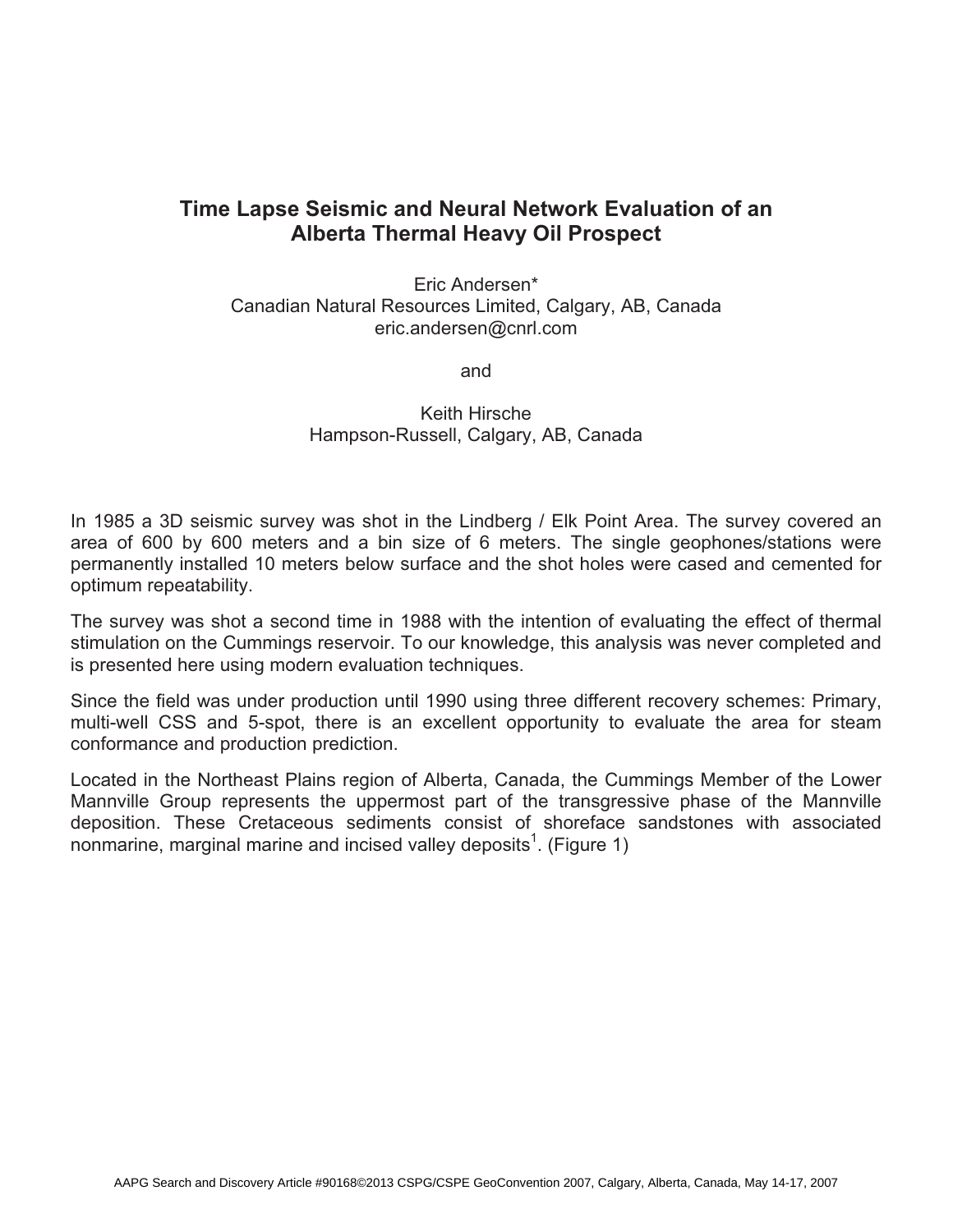

**Figure 1.** Cretaceous Play Areas

In an effort to understand the conformance of the injected steam, we undertook a 4D evaluation of the two 3D surveys. The seismic data were reprocessed to minimize differences. Correlation coefficients, relative time shifts and other diagnostic tools were then used to measure the similarity between the traces before and after production. Areas of differential time shift, for example, are believed to be areas where production has affected the seismic response between the two acquisition dates. (Figure 2)



**Figure 2.** Time shift of surveys 1985 and 1988